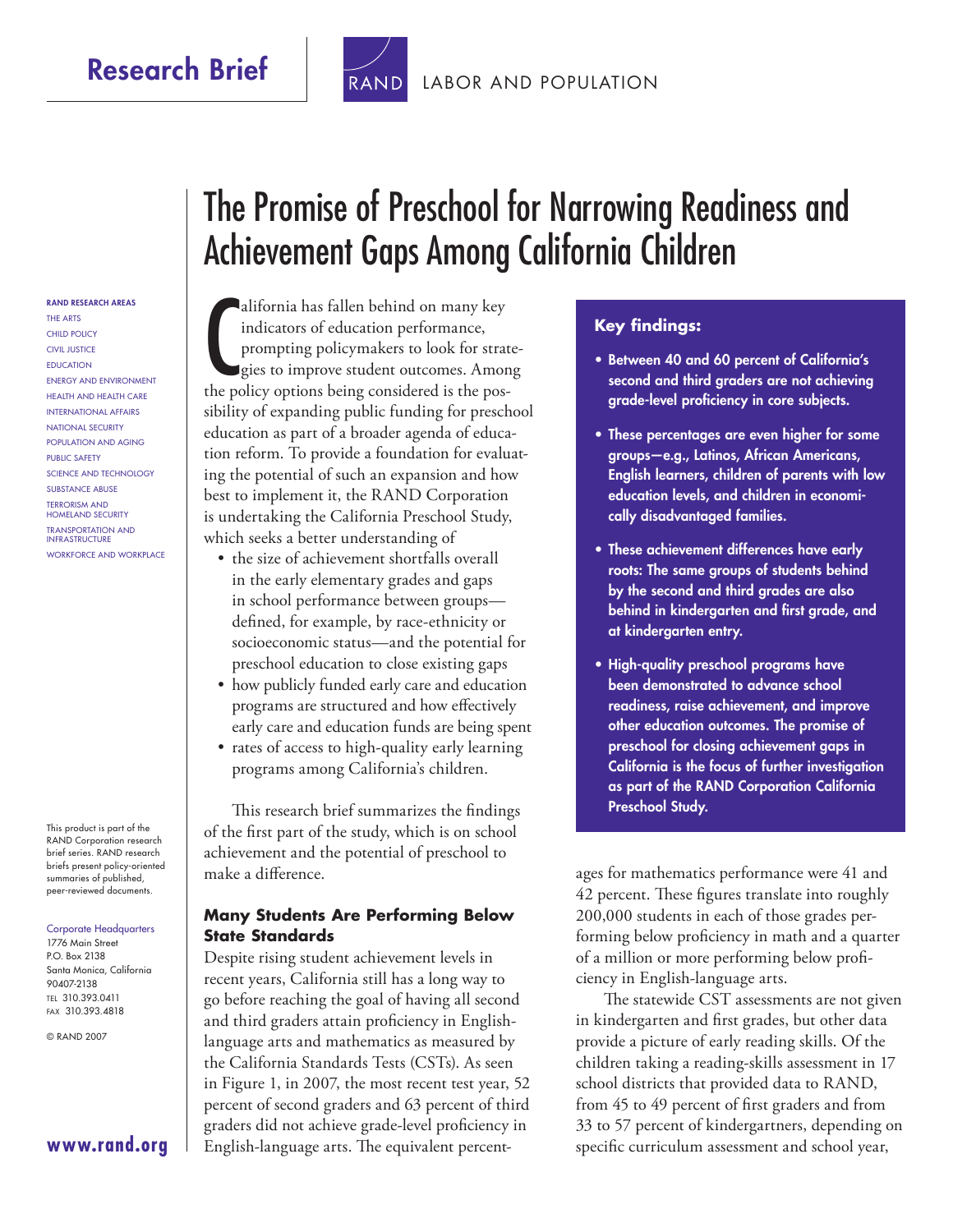

#### **Figure 1** Many Second- and Third-Grade California Students Do Not Achieve Proficiency in Key Subjects

did not meet reading benchmark standards at the end of the school year, which we take to approximate a proficiency level at those ages. Though not representative of students statewide, as the CST data are, these kindergarten and first-grade results signal that shortfalls in achievement may have early roots.

#### **There Are Large Differences Between Groups of Children**

The percentages of children performing below proficiency on the CST show dramatic variations when broken down by the children's race-ethnicity, their English-language fluency, their parents' education, and their economic status. As illustrated in Figure 2 for third-grade English-language arts (in which longer bars mean a larger percentage of students are not proficient), Hispanic or Latino and black or African American students consistently trail their non-Hispanic white counterparts, English learners are behind English-only students, and there are large shortfalls for those whose parents have less education or who are in economically disadvantaged families. Similar patterns exist for second grade and for mathematics performance in the two grades.

The differences between those who are ahead and those who are behind are stark. For example, in third-grade English-language arts (see Figure 2):

- Hispanic or Latino students achieve proficiency at a rate 33 percentage points less than whites do, while the gap between black or African Americans and whites is 28 percentage points.
- English learners lag native English speakers by 31 percentage points.
- Over 50 percentage points separate students whose parents have less than a high school degree from those whose parents have education beyond a college degree.

It should be kept in mind that, in spite of these differences among groups, even the more advantaged students score below proficiency at substantial rates. For example, in third grade, 30 percent of children whose parents have more than a college education do not achieve proficiency in English-language arts, and proficiency is not attained by 44 percent of students classified as not economically disadvantaged.

Of course, to some extent, the groups that fall short of state standards include the same children. For example, many Hispanics or Latinos are English learners or are economically disadvantaged, and vice versa. The RAND researchers used statistical techniques to isolate these differences and found that they cannot be "explained away." That is, when they compared Hispanic and white children with the same English-language fluency, parental education, and economic status, there is still a disparity, albeit a smaller one. The same is true of the other groups when holding all other factors measured in the CST data constant. Thus, meaningful, independent differences in student achievement exist along multiple dimensions: race-ethnicity, English-language fluency, parental education, and economic status.

### **Achievement Differences in Second and Third Grade Are Mirrored at Earlier Ages**

These patterns of differences between groups of students do not suddenly appear in second grade. The RAND researchers assembled various sources of data to assess achievement differences between groups of students in kindergarten and first grade and readiness gaps at kindergarten entry. Readingskills assessments taken by children in some districts show that kindergartners and first graders exhibit some of the same patterns. For example, English learners perform less well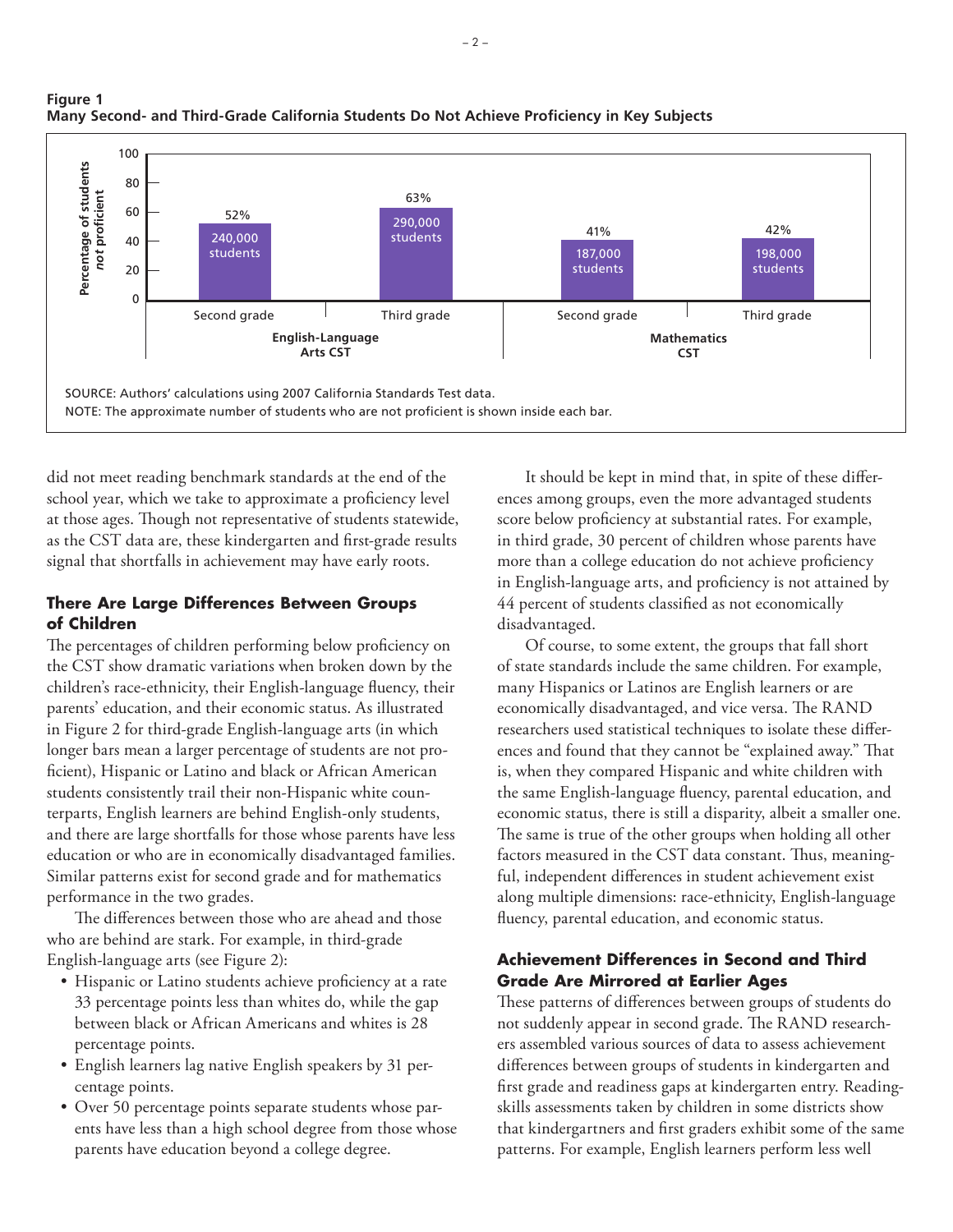

than native English speakers, and blacks or African Americans and Hispanics or Latinos less well than whites. These patterns are also evident in early-kindergarten assessments of cognitive and socioemotional readiness for school. In sum, the same groups of students that are behind by second and third grades were also behind when they entered school.

**Figure 2**

#### **Preschool Appears Promising for Narrowing Achievement Gaps**

Given the shortfalls in student proficiency relative to state standards in the primary grades, and given the disparities among groups evident even at the start of kindergarten, some means of boosting school readiness, especially for the disadvantaged, might seem attractive. Could preschool serve this purpose?

Scientifically rigorous studies show that well-designed preschool programs serving three- and four-year-olds can improve school readiness and raise performance on academic achievement tests in the early elementary grades. Some stud-

ies with longer-term follow-up show such benefits as achievement gains and reduced special education use through the middle school years, and higher rates of high school completion. The effects in the early grades have been demonstrated not only for small-scale model programs, but also for largescale publicly funded programs currently operating in a number of states, e.g., Michigan, New Jersey, and Oklahoma. While this evidence base is strongest for programs serving more-disadvantaged students, findings from Oklahoma's universal preschool programs show benefits in terms of school readiness across diverse groups of children.

However, whether expanded preschool enrollment or higher quality in existing programs will narrow readiness or achievement gaps among those in early grades in California depends on the extent to which children are already enrolled in high-quality preschool programs. In a companion analysis that is part of the California Preschool Study, RAND researchers will be examining newly collected data to determine the extent of participation in high-quality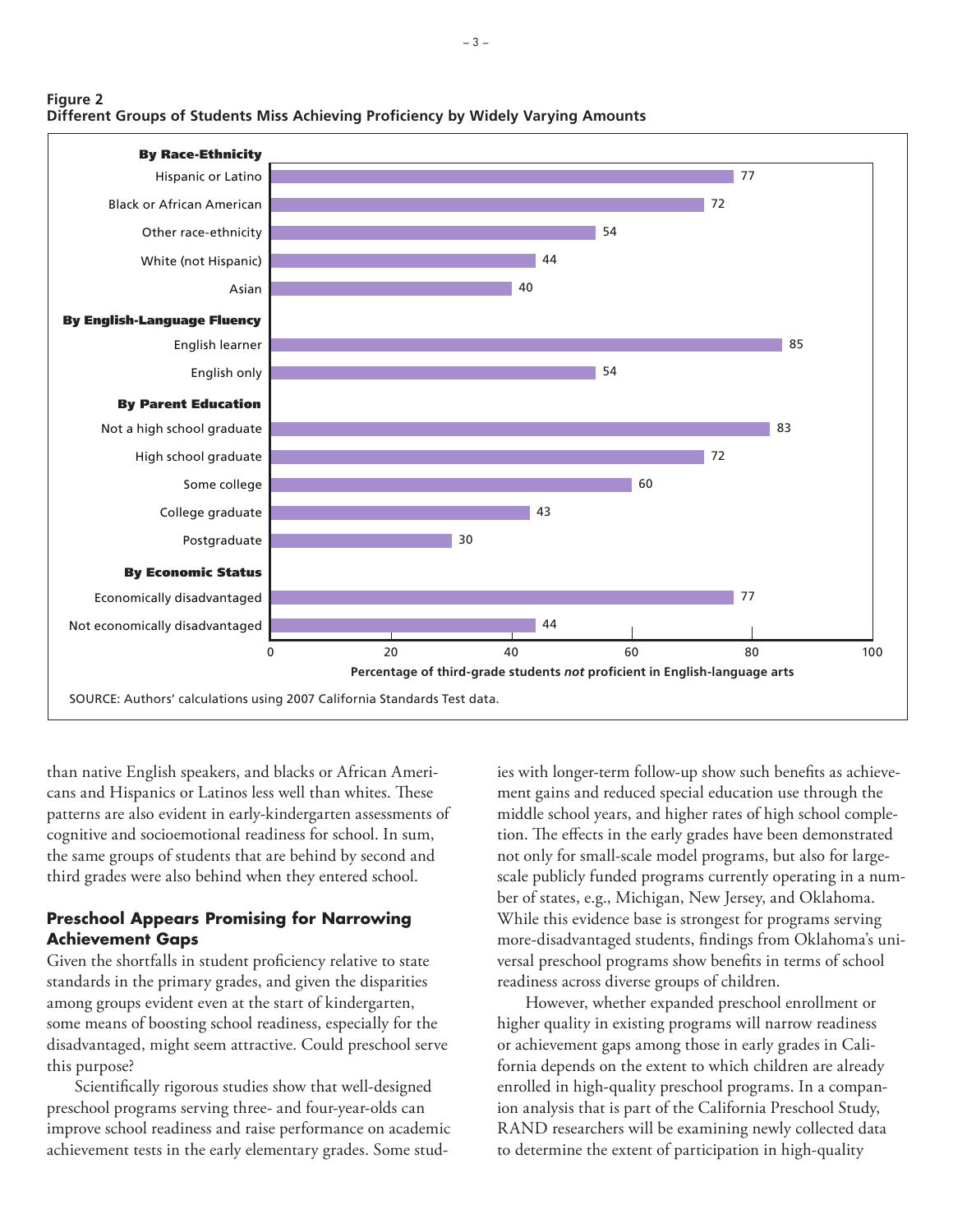preschool programs across groups of California's children. If access or quality is lower for those for whom the shortfalls in achievement are so stark, it will suggest that there is room for expanded access to and/or quality improvements in preschool to help California improve student outcomes.

At the same time, while the effects of preschool are large in comparison to other educational interventions, preschool alone is unlikely to greatly reduce the large gaps in student performance evident in the early grades. Moreover, the extent

to which preschool narrows the current gaps is likely to depend on the nature of the change in preschool policy relative to the status quo, such as whether preschool is expanded on a targeted basis or across all children. Nevertheless, the size of the achievement shortfalls and the strength of the scientific evidence demonstrating benefits from well-designed preschool programs make a strong case for considering preschool as a component of a multipronged strategy for achieving proficiency for all California students. ■

The study summarized in this research brief was based on data from the California Standards Test for second and third graders and on data from multiple sources on children in kindergarten and first grade. The RAND California Preschool Study was requested by the California Governor's Committee on Education Excellence, the California State Superintendent of Public Instruction, the Speaker of the California State Assembly, and the President pro Tempore of the California State Senate. Funding was provided by The David and Lucile Packard Foundation, W. K. Kellogg Foundation, The Pew Charitable Trusts through the National Institute for Early Education Research (NIEER), The W. Clement and Jessie V. Stone Foundation, and Los Angeles Universal Preschool (LAUP). The project has been guided by an advisory group of academic researchers, policy experts, and practitioners.



This research brief describes work done for RAND Labor and Population and documented in Who Is Ahead and Who Is Behind? Gaps in School Readiness and Student Achievement in the Early Grades for California's Children by Jill S. Cannon and Lynn A. Karoly, TR-537-PF/WKKF/PEW/NIEER/WCJVSF/LAUP, 2007, 132 pp., available at [http://www.rand.org/pubs/technical\\_reports/](http://www.rand.org/pubs/technical_reports/TR537/) [TR537/.](http://www.rand.org/pubs/technical_reports/TR537/) A companion study and research brief are also available: Early Care and Education in the Golden State: Publicly Funded Programs Serving California's Preschool-Age Children by Lynn A. Karoly, Elaine Reardon, and Michelle Cho, TR-538-PF/WKKF/ PEW/NIEER/WCJVSF/LAUP, 2007, available at [http://www.rand.org/pubs/technical\\_reports/TR538/,](http://www.rand.org/pubs/technical_reports/TR538) and Publicly Funded Early Care and Education Programs for California Preschool-Age Children, RB-9307-PF/WKKF/PEW/NIEER/WCJVSF/LAUP, 2007, available at [http://www.rand.org/pubs/research\\_briefs/RB9307/.](http://www.rand.org/pubs/research_briefs/RB9307) The RAND Corporation is a nonprofit research organization providing objective analysis and effective solutions that address the challenges facing the public and private sectors around the world.  $RAND's$  publications do not necessarily reflect the opinions of its research clients and sponsors.  $RAND<sup>®</sup>$  is a registered trademark.